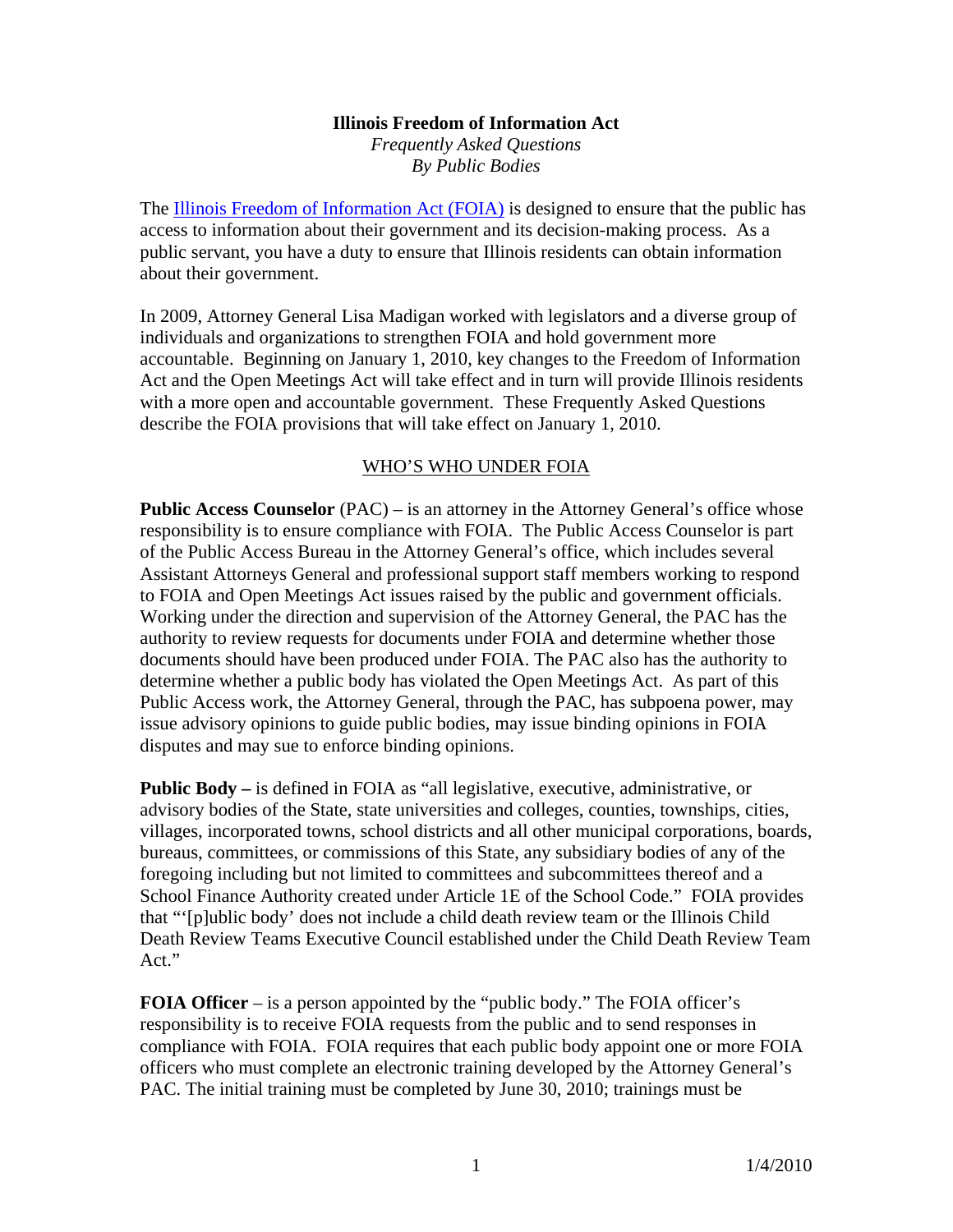completed annually after that date. The Attorney General's office will make the electronic training available to all FOIA officers.

**Public Records –** are defined in FOIA as "all records, reports, forms writings, letters, memoranda, books, papers, maps, photographs, microfilms, cards, tapes, recordings, electronic data processing records, electronic communications, recorded information and all other documentary materials pertaining to the transaction of public business, regardless of physical form or characteristics, having been prepared by or for, or having been or being used by, received by, in the possession of, or under the control of any public body." A few examples of public records available under FOIA are: orders; rules; reports or studies; contracts; names, titles and salaries of public employees; and the voting records of public bodies. Information can be available in electronic as well as paper format.

# GENERAL INFORMATION

### **What is FOIA?**

The Freedom of Information Act (FOIA) is a state statute that provides the public the right to access government documents and records. The premise behind FOIA is that the public has a right to know what the government is doing. The law provides that a person can ask a public body for a copy of its records on a specific subject and the public body must provide those records, unless there is an exemption in the statute that protects those records from disclosure (for example: records containing information concerning trade secrets or personal privacy).

# **Who is subject to FOIA?**

Public bodies are subject to FOIA. The judiciary is not subject to FOIA, but court records and proceedings generally are open to the public.

# **Who can file a FOIA request?**

Anyone. Any person, group, association, corporation, firm, partnership or organization has the right to file a FOIA request to any state or local public body, including any city, township or county office.

# **Is every public body required to have a designated FOIA officer?**

Yes. Every public body must designate at least one person to act as the FOIA officer. Public bodies may have more than one FOIA officer. In addition, every public body must prominently display at its office and make available certain information, including the name(s) of its FOIA officer(s). The office also must display and make available:

- Information on how to submit a FOIA; and
- A brief description of the office, including its purpose, budget and number of employees.

Any public body that has a website must also post this information on its website.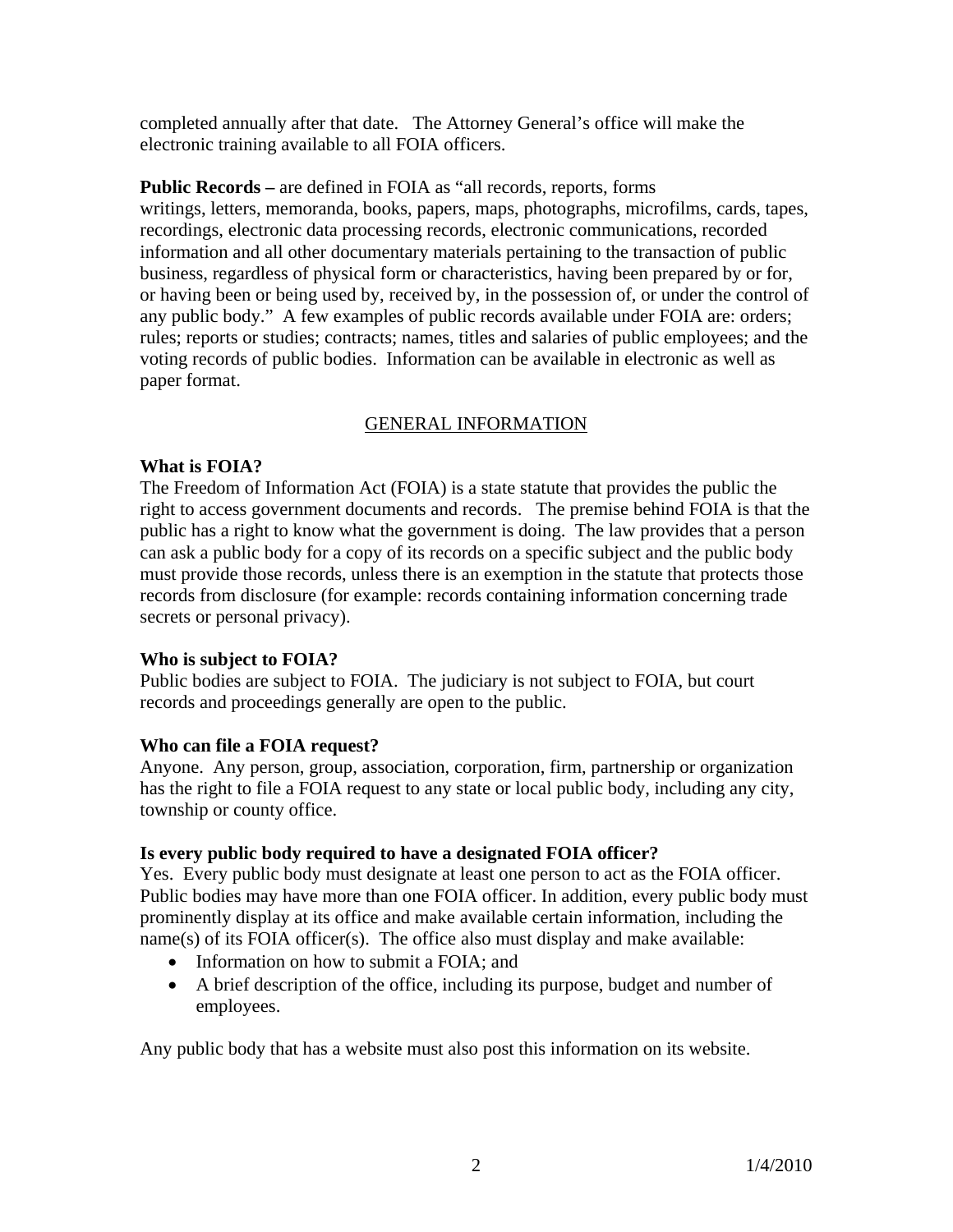### **What are the consequences if a public body fails to designate a FOIA officer?**

FOIA requires that every public body designate a FOIA officer. Failure to do so is a violation of the Act and will be considered by the PAC, as well as courts, when a request for review or litigation is filed.

## RESPONDING TO FOIA REQUESTS

#### **How many days does the public body have to respond to a FOIA request?**

5 business days from the day after the public body receives the request. However, that time period may be extended for an additional 5 business days from the date of the original due date if:

- The requested information is stored at a different location;
- The request requires the collection of a substantial number of documents;
- The request requires an extensive search;
- The requested records have not been located and require additional effort to find;
- The requested records need to be reviewed by staff who can determine whether they are exempt from FOIA;
- The requested records cannot be produced without unduly burdening the public body or interfering with its operations; or
- The request requires the public body to consult with another public body that has substantial interest in the subject matter of the request.

If additional time is needed, the public body must notify the requester in writing within 5 business days after the receipt of the request of the statutory reasons for the extension and when the requested information will be produced.

#### **What is a "business day" or "working day"?**

A "business day" or "working day" is a regular day of the week (Monday through Friday) when public offices and most businesses are open. Saturdays, Sundays and legal holidays are not business days and cannot be counted in the 5 business day time period.

#### **Is there any way for a public body to toll the 5-day response period?**

No. There are only two situations in which the time period is tolled (stopped) for the public body to respond to a FOIA request. The time period is tolled if the public body intends to withhold information from disclosure because either the disclosure would result in an unwarranted invasion of personal privacy or the information falls into the exemption for preliminary policy drafts. In these two situations, the public body must provide written notice to the PAC before asserting either exemption. Once the PAC receives the written notice, the PAC has 5 working days to determine if further inquiry is necessary. If the PAC decides that further inquiry is necessary to determine if either exemption may be used, the timeline for a Request for Review begins, and the public body must provide any information requested by the PAC within 7 working days after receiving the PAC's request. During the time period that the PAC is reviewing whether a public body can assert either exemption, the clock stops running for the public body to respond to the FOIA request.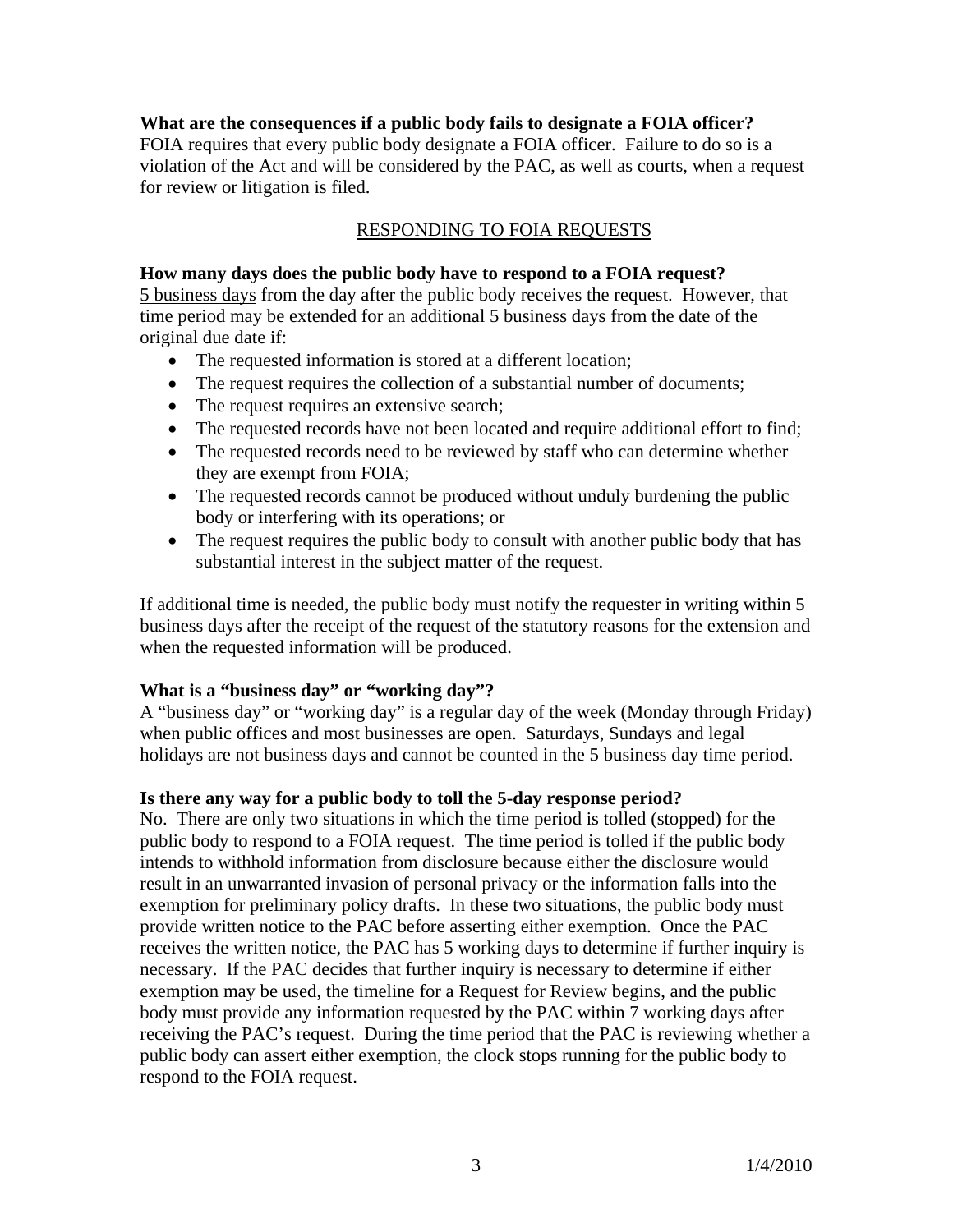### **When does the 5 business day time period start?**

On the first business day *after* the public body receives the request. Day 1 of the 5-day timeline is the first business day *after* the request is received by the public body. The date that the request was received by the public body does *not* count as "Day 1."

### **Does the 5 business day response period begin the day after the FOIA officer's receipt of the request, or the day after receipt of the request by** *any* **of the public body's employees or officials?**

The 5 working day response timeline begins the day after any employee or official of the public body receives the request for information. Employees and officials of a public body must immediately forward all requests for information to the FOIA officer(s) to maximize the response time.

## **When is a FOIA request** *sent by e-mail* **"received"? When it appears in the electronic mailbox or when it is opened by the recipient?**

If a FOIA request sent by e-mail appears in the recipient's mailbox during normal working hours, it is received on that day. If it is e-mailed after business hours, including on a weekend or legal holiday, it is "received" on the following business day.

# **If a public body's office is closed for vacation (for instance, a public school is closed for winter break), are FOIAs submitted during that time considered received?**

Yes. FOIA does not have any exceptions for vacations or winter breaks, other than for Saturdays, Sundays and legal holidays.

# **What are the consequences if the public body does not respond to the FOIA request within 5 business days (or 10 business days if extended)?**

Aside from the potential that a court ultimately could impose a civil penalty of between \$2,500 and \$5,000 per FOIA violation, public bodies have an additional incentive to respond within the time limits set forth. In the event a public body fails to respond within 5 business days (or 10 days if the extension was properly requested), it cannot charge for reproduction costs at a later time, or treat the request as unduly burdensome.

### **Can a requester and a public body agree to extend the deadline to respond beyond 10 days?**

Yes, but the agreement must be in writing. The agreement will also relieve the public body of having to comply with other legal deadlines in FOIA.

### **Can a public body require that a FOIA request be submitted on a certain form or in a certain format?**

No. Public bodies can require that FOIA requests be submitted in writing, but public bodies must accept requests by mail, personal delivery, fax, e-mail, or other means available. Public bodies may create a FOIA form that requesters may use for convenience, but public bodies cannot require that requesters use a specific form for the request. Public bodies may choose to accept oral FOIA requests but are not required to do so by the law.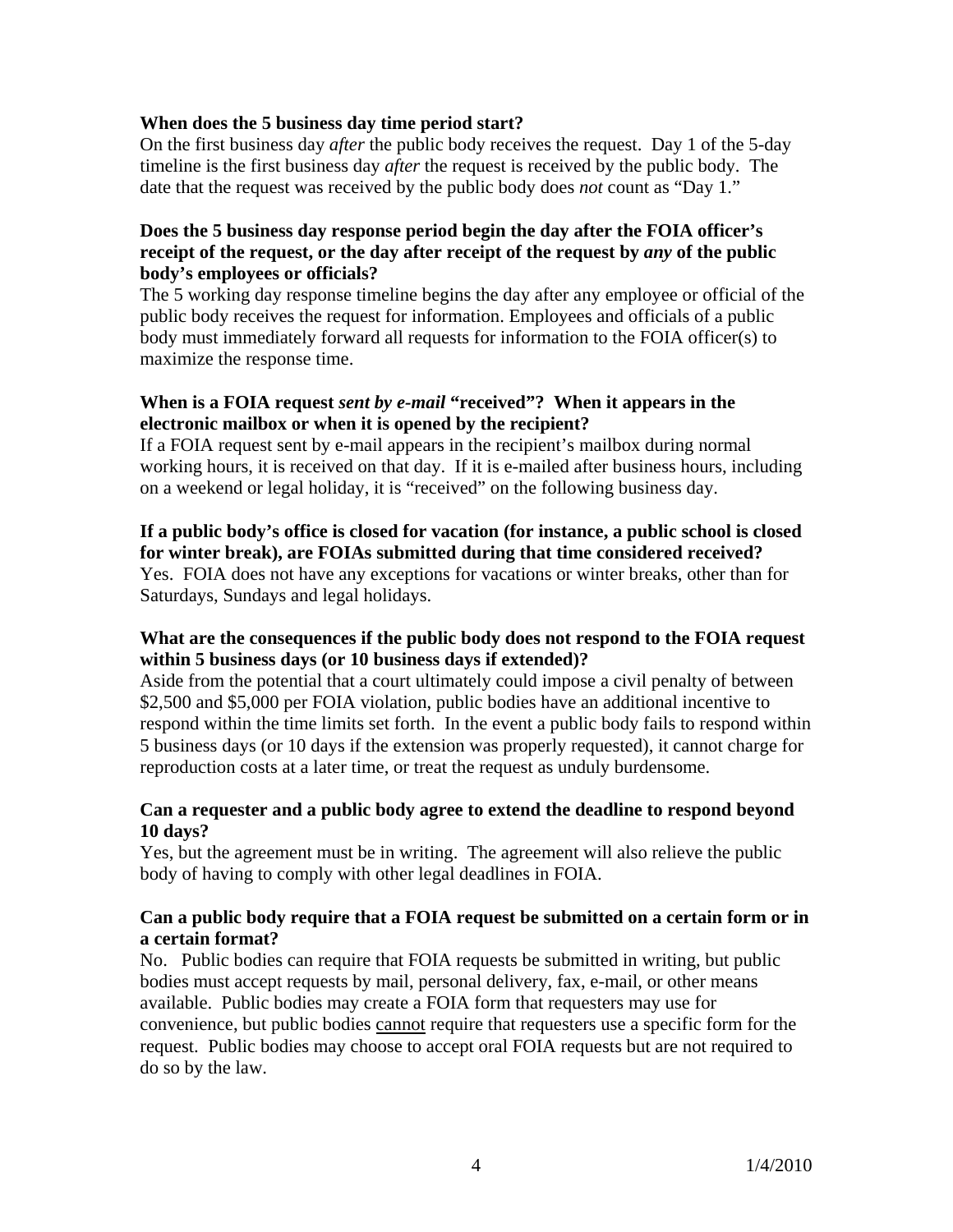### **To whom should the requester submit a FOIA request?**

To a designated FOIA officer. Every public body must designate at least one FOIA officer and prominently display at its office certain information, including the name(s) of its FOIA officer(s).

### **Does the public body have to identify the FOIA officer?**

Yes. Each public body must prominently display and make available upon request a directory designating the FOIA officer(s) for that body and the address where record requests should be sent. If the public body has a website, this information must also be posted on it.

### **Does a public body still have the option of treating a request as "unduly burdensome" under the new FOIA?**

Yes. However, this treatment only applies in limited situations: (1) the request must be categorical in nature and incapable of being narrowed or reduced; and (2) the burden on the public body to produce the information must outweigh the public interest in the information. Before denying a request as unduly burdensome, the public body must give the requester an opportunity to reduce the request to manageable proportions.

### **I have received a request that does not fit the "unduly burdensome" standard, yet cannot reasonably be completed within the maximum 10 working days' response period. Does FOIA offer any options?**

Yes. The Act allows the public body and the requester to reach a written agreement to extend the time in which to respond to a request.

### **I work for a public body that is being harassed by repeated FOIA requests from the same individual or entity. Does FOIA make any provisions for this?**

FOIA provides that repeated requests from the same person for the same records that are unchanged or identical to records previously provided or properly denied shall be deemed unduly burdensome and may be denied on that basis.

#### **How many times can a requester ask for the same information?**

Section  $3(g)$  of FOIA provides that repeated requests from the same person for the same records that are unchanged or identical to records previously provided or properly denied shall be deemed unduly burdensome under FOIA. More than two requests would be deemed "repeated" for purposes of Section  $3(g)$ . However, to invoke this exemption, the public body must have fully responded to the previous requests either by properly denying the request or providing the requested documents in full compliance with FOIA.

# **What information must a public body withhold or redact under the Freedom of Information Act?**

Although there may be legitimate reasons to redact or withhold certain types of information, the only information that the Freedom of Information Act requires a public body to redact are the home addresses, home/private telephone numbers and social security numbers of employees noted on certified payroll records that are required to be submitted to a public body under the Prevailing Wage Act.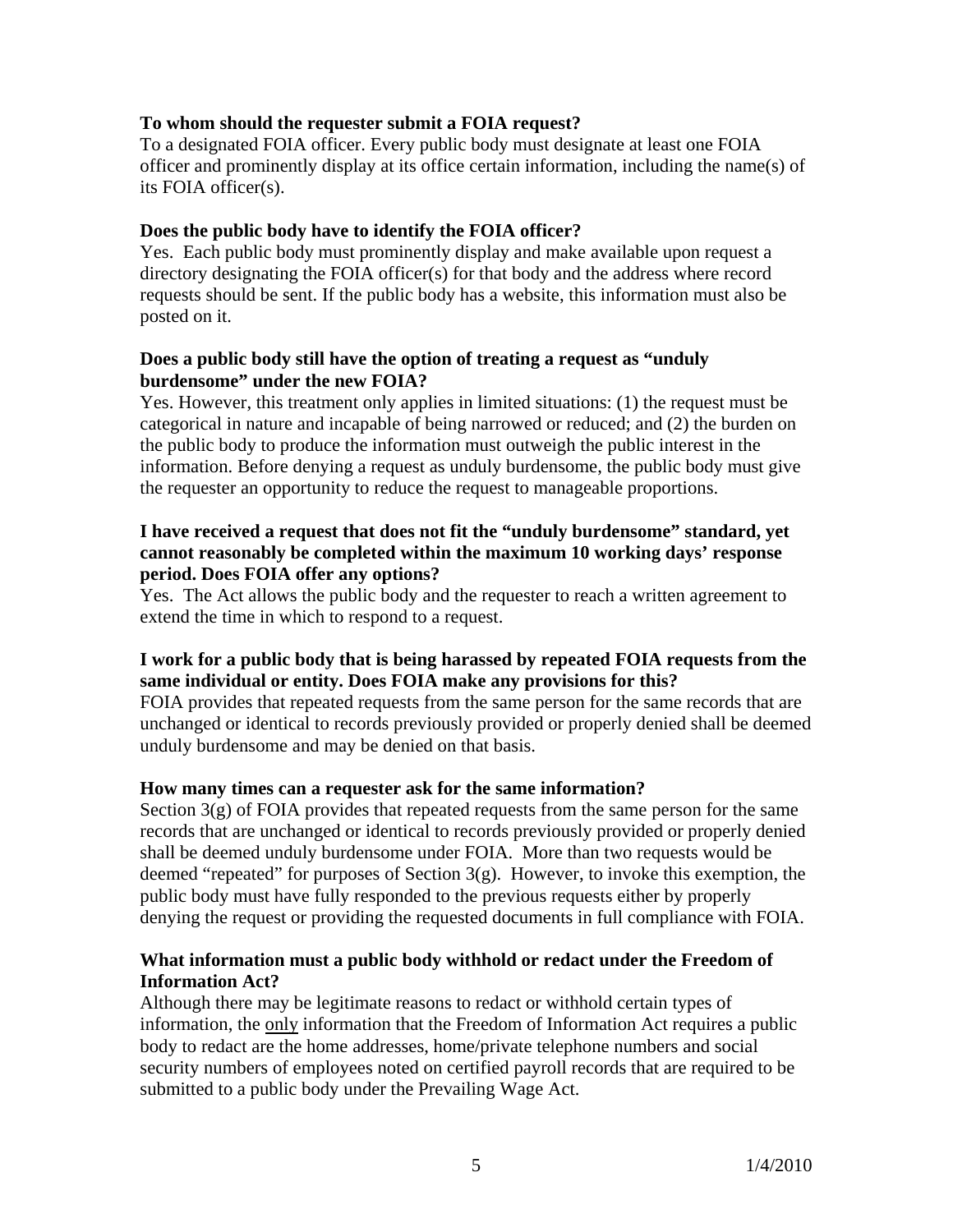### **I am the designated FOIA officer for a public body. Will I be held personally liable for any civil penalties that a court may impose in a FOIA lawsuit?**

No. Only the public body may be liable for civil penalties under FOIA. If a court finds that a *public body* willfully and intentionally failed to comply with the Act or otherwise acted in bad faith, the court shall impose a civil penalty upon the *public body*.

# **Does a requester need to specifically and accurately describe the document he or she is looking for?**

No. The requester does not need to describe the document specifically and accurately by the same name the public body uses. As long as the public body understands what is being requested, it must release that information, even if the requested information is not called by the same name the public body uses.

# **What information is a public body required to make available?**

Each FOIA officer for a public body must develop and make available upon request a list of documents that the public body will immediately provide to a requester. In addition, each public body must maintain a reasonably current list of all types or categories of records under its control and this list should be reasonably detailed so that it aids people in obtaining access to public records. The public body must make this list available for inspection and copying.

# **Can the public body ask why the requester wants the information?**

No, except to determine if the request is for commercial reasons or to determine if a fee waiver applies. *See below for more details on commercial requests.* 

# **Even though we cannot ask about the purpose of a request, can we assist the requester in narrowing their request so that they can get the information they are seeking?**

Yes. Public bodies are encouraged to work with a requester to clarify or narrow the scope of a request. A public body can ask "what" the requester is looking for in an attempt to ensure that responsive documents are produced. A public body cannot ask "why" the requester is seeking the documents.

# **Can a request be made anonymously? For instance, e-mail requests are often submitted anonymously.**

Yes. A requester is not required to provide his or her name.

# **Is a requester required to state that a request for public documents is being made pursuant to FOIA?**

No. If a request is made for public documents, the public body should treat it as a request pursuant to FOIA. A requester is not required to include the words "Freedom of Information Act" or the acronym "FOIA" in a request.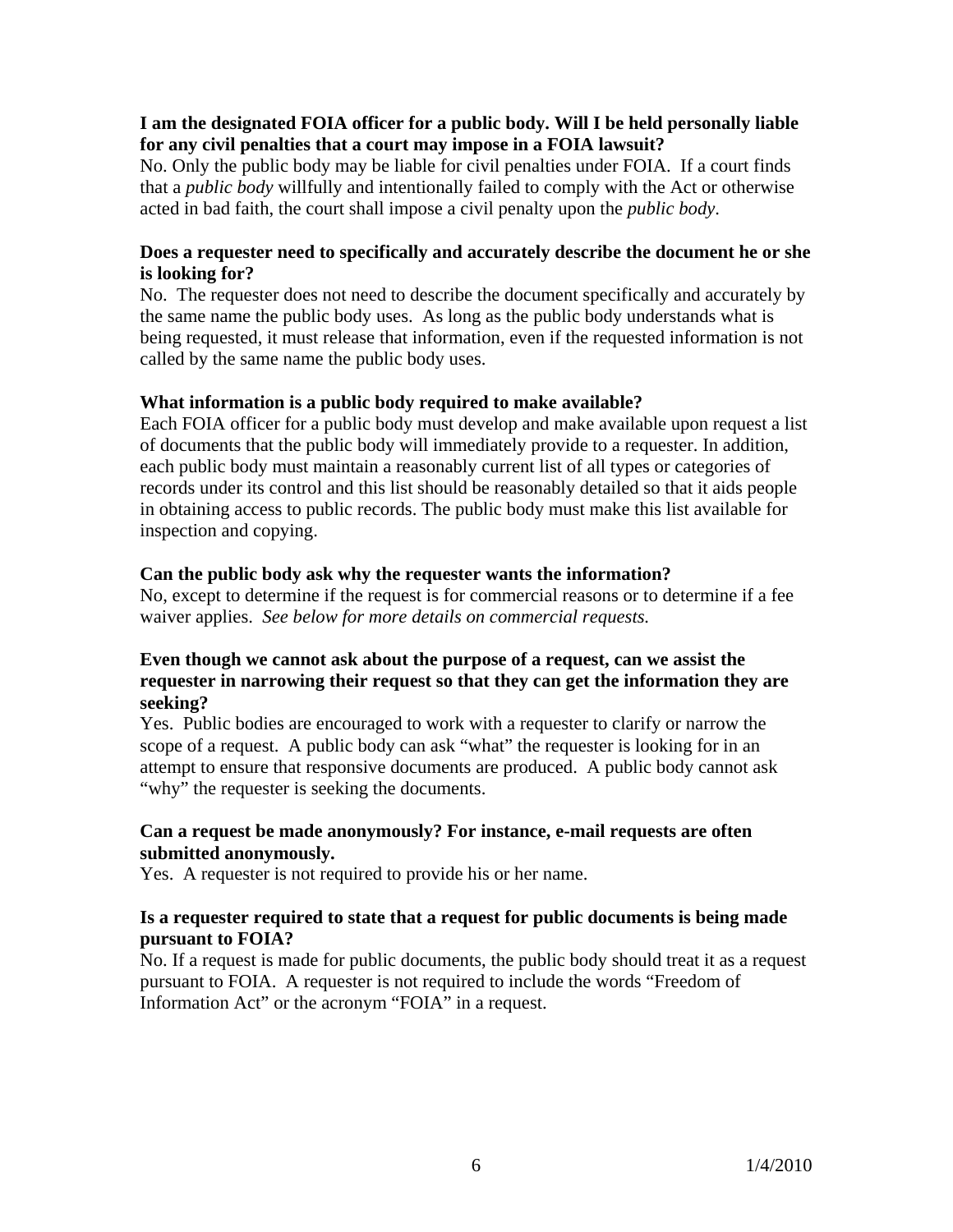### FEES

### **Can the public body charge for copies?**

Yes, but the charges are limited. For black and white, letter or legal sized copies  $(8 \frac{1}{2} x)$ 11 or 11 x 14), the first 50 pages are free, and any additional pages can cost no more than 15 cents a page. For color copies or abnormal size copies, the public body can charge the actual cost of copying.

## **Can a public body charge for electronic copies?**

Yes, but only for the actual cost of the recording medium. For example, if information is produced on CDs, the public body may only charge the actual cost of purchasing the CDs.

### **Is it possible for a public body to waive the copying fees?**

Yes. Public bodies may waive or reduce copying fees at any time if disclosure is in the public interest. For example, a waiver or reduction may be available if:

- The request is for information on the health, safety and welfare or the legal rights of the general public;
- There is an intent to disseminate the information; or
- No personal or commercial benefit will be received from document disclosure.

#### **Can we pass a vendor copy fee on to a requester?**

Only in certain circumstances. FOIA limits the copying charge to \$.15 per page for black and white copies on regular size paper, after the first 50 pages, which are free to the requester. A public body may only charge the actual cost of reproduction for oversized or color copies.

### **Can the public body require receipt of the payment from the requester before making the requested copies?**

Yes.

# GETTING INFORMATION IN AN ELECTRONIC FORMAT

#### **Can the requester request the documents in electronic form?**

Yes, and the public body must provide the electronic documents in the requested format, if that is feasible for the public body. If that format is not available to the public body, it must provide the documents in the electronic format in which they are kept or in paper, at the option of the requester.

### **If a public body must purchase a program to make certain information available in the electronic format requested by the requester, does the public body have to make that purchase?**

No. When a person requests a copy of a record maintained in an electronic format, the public body must provide it in the electronic format specified by the requester, if it is feasible for the public body to do so. If it is not feasible to furnish the public record in the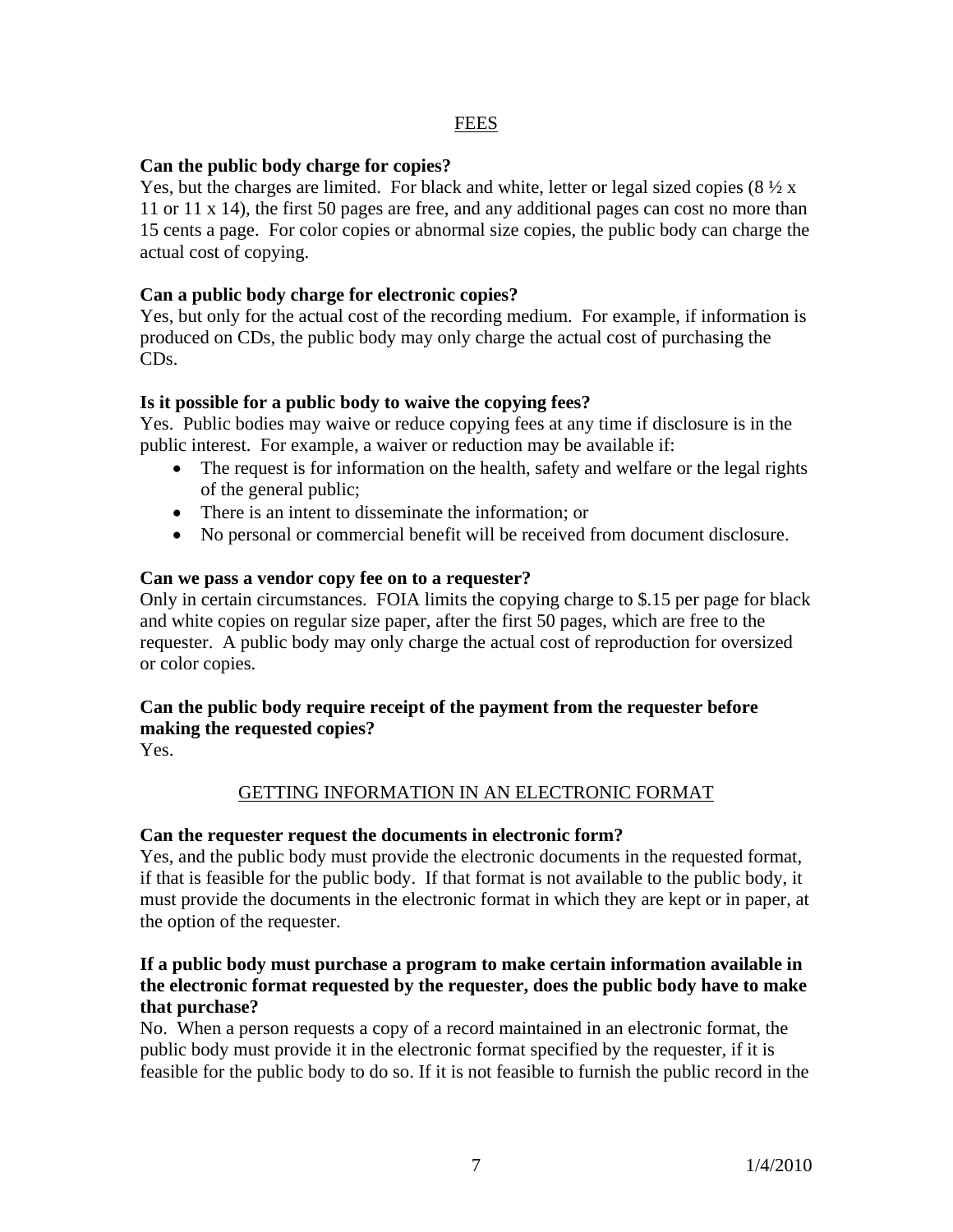specified electronic format, then the public body must furnish it in the format in which it is maintained by the public body, or in paper format, at the option of the requester.

#### **If the public body has a database and the requested information requires that the public body do a search of that database, does the public body have to conduct that search?**

Yes, and the public body cannot charge the requester for that search.

#### **Are e-mails subject to FOIA?**

Yes. All electronic communications (as long as they do not fall within an exemption) are subject to FOIA.

# LAW ENFORCEMENT FOIA REQUESTS

**A police and/or incident report is prepared in connection with a domestic violence call that includes the name of the neighbor who called the police. Charges are not filed and subsequently the alleged abuser submits a FOIA request to obtain the documents that contain the complainant's information. Can that information be redacted?** 

The police department may redact information that is exempt under Section  $7(1)(d)$  of the Act. Section 7(1)(d)(iv) allows police departments to redact (or withhold) information that unavoidably discloses the identity of persons who file complaints with the police. Section  $7(1)(d)(vi)$  exempts information which, if disclosed, would endanger the life or physical safety of law enforcement personnel or any other person.

# CONSEQUENCES FOR NOT COMPLYING WITH FOIA

#### **What are the penalties for a public body for not complying with FOIA?**

In addition to the potential that a court ultimately could impose a civil penalty of between \$2,500 and \$5,000 per FOIA violation, if a public body does not respond within the time limits provided, it cannot subsequently charge for reproduction costs or treat the request as unduly burdensome.

### REQUESTER'S OPTIONS IF THE PUBLIC BODY FAILS TO RESPOND OR DENIES HIS/HER REQUEST

#### **What happens if the public body doesn't respond to a FOIA request?**

If the public body does not respond to a request within 5 business days of receiving it, that inaction is considered a denial of the request. If that occurs, a requester can either file a Request for Review with the Attorney General's Public Access Counselor or file a case in court.

#### **What must the public body include in a denial?**

The denial must be in writing and reference a specific legal reason under FOIA to justify the non-disclosure. A public body has the burden of proving by clear and convincing evidence that the information is exempt from disclosure. The denial also must inform the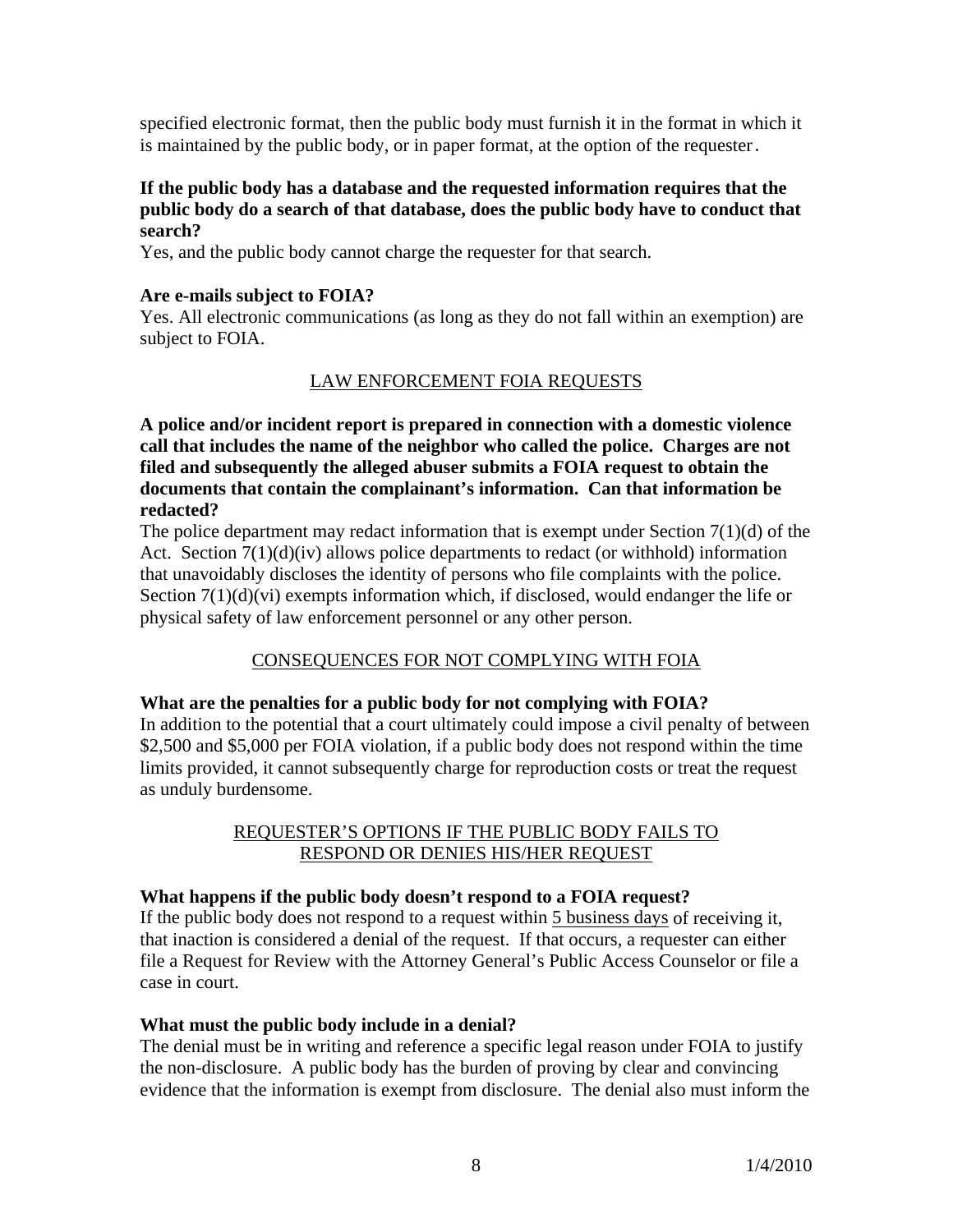requester of the right to seek review of the issue by the Public Access Counselor in the Attorney General's office, with the PAC's contact information, as well as the right to seek judicial review by filing a court case.

## **What can the requester do if the public body denies the request for information?**

The requester can file a Request for Review with the Attorney General's Public Access Counselor within 60 calendar days from when the alleged violation occurred. Alternatively, the requester may file a civil action in the circuit court within two years after the alleged violation took place.

# **What is a Request for Review to the Public Access Counselor?**

A Request for Review is a letter that a requester may submit to the PAC if he or she believes that the public body has not followed FOIA. This letter is a formal way of asking the PAC to take a look at the request and the public body's response (or lack of a response) and determine if a FOIA violation has occurred. The request must be in writing, be signed by the requester, and include a copy of the FOIA request and any responses from the public body. It must be submitted to the PAC within 60 calendar days of the public body's final response (or the date upon which the response was due).

### **Is there a deadline for submitting a Request for Review?**

Yes. The requester must submit a Request for Review to the PAC within 60 calendar days after the date of the final denial from the public body (or the date upon which the response was due).

# **How do I contact the Public Access Counselor's Office?**

The Public Access Counselor is a member of the Public Access Bureau in the Attorney General's Office. Here is her contact information:

Cara Smith Public Access Counselor Public Access Bureau 500 S. 2nd Street Springfield, Illinois 62706 E-mail: CSmith@atg.state.il.us FOIA Hotline: 1-877-299-FOIA (1-877-299-3642) Direct Line: 312-814-5526

### **What happens if someone submits a Request for Review with the PAC and what are the responsibilities of the public body?**

The PAC will review all requests and will do one of three things:

1. Decide that no further action is necessary. If the PAC decides that the alleged violation is unfounded, the PAC will advise the requester and the public body of that decision. At this point, the public body does need to take any further action.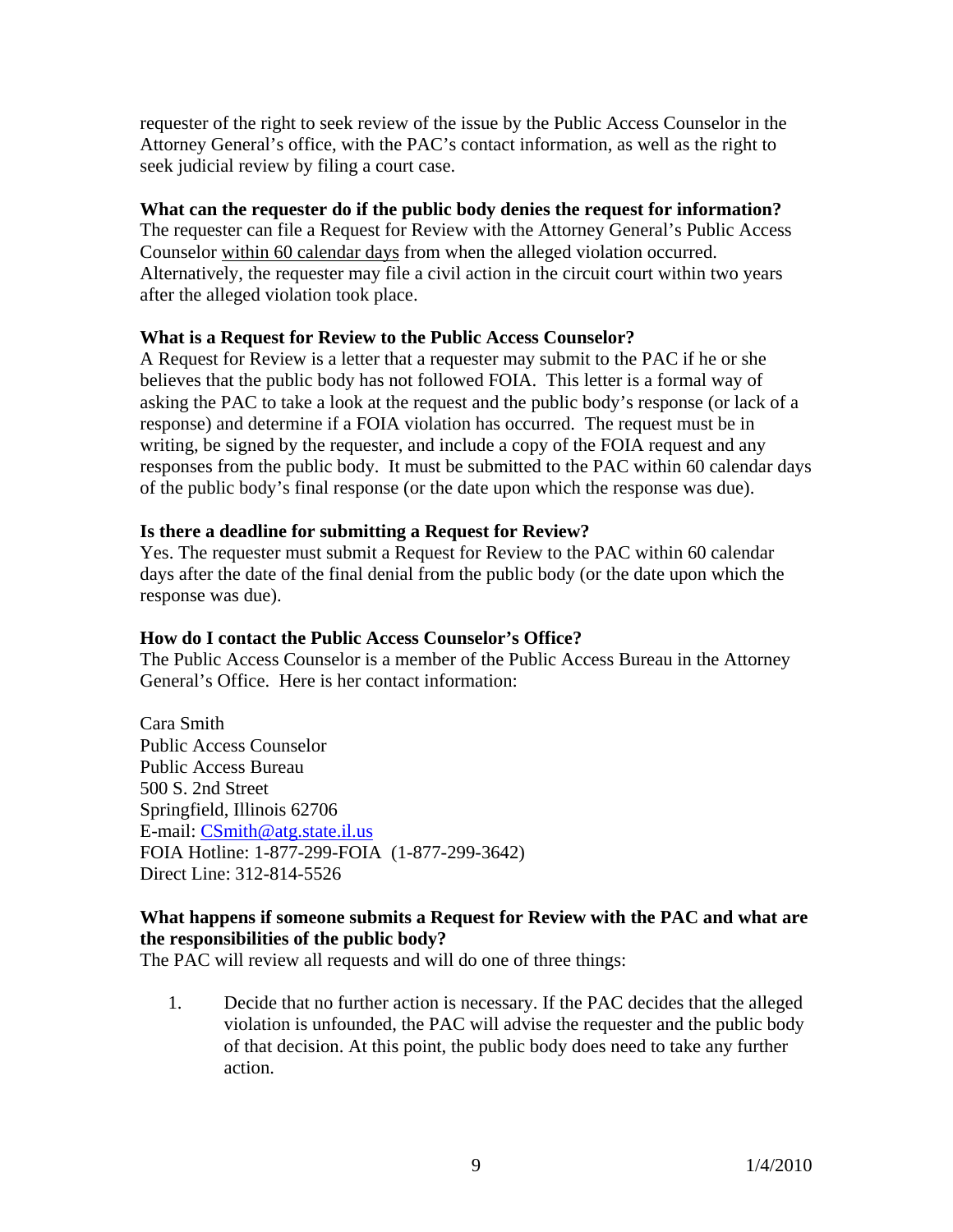- 2. Request more information from the public body. If more information is needed to review the issue, the PAC may, within 7 working days after receipt of the Request for Review, send a copy of the Request to the public body and ask for any records the PAC needs to complete the review. At this point, the public body must submit the requested information to the PAC within 7 working days. Please note that the Attorney General's office has the authority to issue a subpoena for this information if the public body fails to respond fully to the PAC's request.
- 3. The PAC may also try to resolve the FOIA dispute through mediation or other informal means. The public body should work with the PAC and the requester to resolve the dispute.

### **What kind of information can the PAC request from the public body as part of the analysis of the Request for Review?**

The PAC can request any information that is necessary to decide whether a FOIA violation has occurred. This includes obtaining copies of the information that the public body claims is exempt from FOIA disclosure. If the PAC obtains information or documents that are claimed to be exempt from disclosure, the PAC is prohibited from disclosing the information or documents.

# **When will the PAC issue a final decision?**

If the PAC decides to issue a binding opinion, the PAC will issue that opinion within 60 calendar days after receiving the Request for Review from the requester. The PAC may extend the 60-day time period by 21 working days by sending a written notice to the requester and the public body. This written notice must include the reasons for the extension.

# **What are the different possible outcomes of a Request for Review by the PAC?**

There are multiple ways the PAC may respond to a Request for Review:

- Work to resolve the FOIA dispute with the public body and the requester. (5 ILCS 140/9.5(f)) The PAC may choose to try to resolve the dispute through mediation or by means other than the issuance of a binding opinion. The PAC's decision to decline to issue a binding opinion is not reviewable.
- Review the issues in the FOIA dispute and determine that no further action is necessary. (5 ILCS 140/9.5(c)) If the PAC decides that the alleged violations of FOIA are unfounded, the PAC will advise the requester and the public body of that decision. The PAC will not conduct any further review.
- Issue a binding opinion. (5 ILCS 140/9.5(f)) The PAC will review any information needed to analyze the FOIA dispute between the requester and the public body and any additional information that the requester or the public body chose to provide. If the PAC decides to issue a binding opinion, the PAC must issue that opinion within 60 calendar days after receiving the Request for Review. If the opinion orders the public body to produce records, the public body may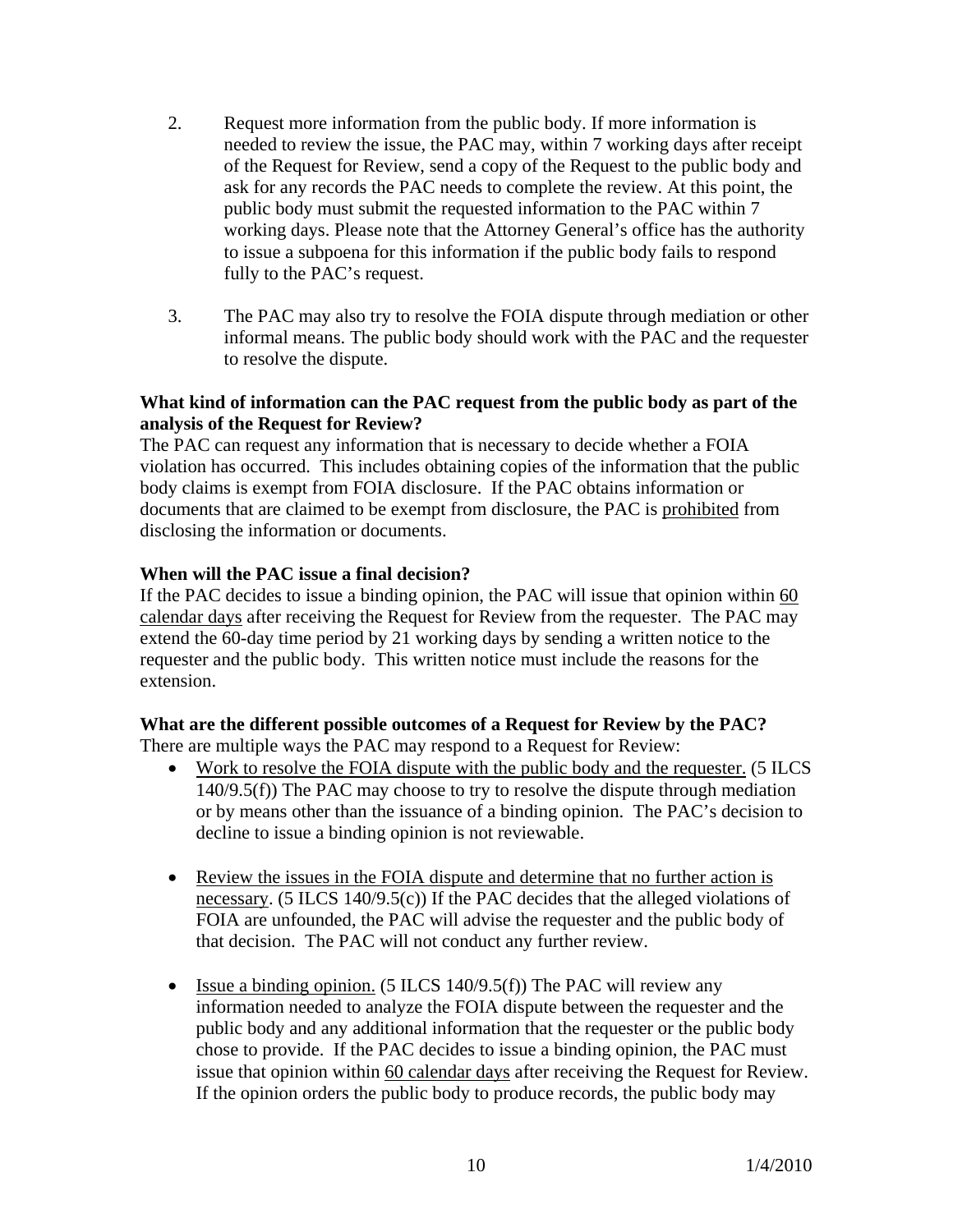appeal the opinion to the circuit court. If the public body does not appeal the opinion and fails to disclose the records as ordered by the opinion, the Attorney General's office may sue the public body to enforce the opinion. If the opinion concludes that the records fall within a FOIA exemption and need not be disclosed, the requester may appeal the opinion to the circuit court.

### **Can a public body ask the Attorney General's PAC for advice regarding compliance with FOIA?**

Yes. A public body can ask the Attorney General's PAC to issue an advisory opinion regarding compliance with FOIA. (5 ILCS 140/9.5(h))

For example, if a public body expects to receive FOIA requests for a certain record or category of records that it maintains and is not certain if those records must be disclosed under FOIA, the public body can ask the PAC for an advisory opinion regarding whether the record(s) must be disclosed under FOIA or fall under a FOIA exemption. The Attorney General's PAC is not required by law to issue an advisory opinion in response to a request.

To ask for an advisory opinion from the Attorney General's PAC, the head of the public body or its attorney must send a written request to the PAC. The request must contain sufficient accurate facts for the PAC to make a determination. The PAC may request additional information from the public body to assist in the review of the issue.

# **What happens if the public body relies on an advisory opinion from the PAC in responding to a FOIA request but still ends up being sued by a requester?**

A public body that relies in good faith on an advisory opinion of the Attorney General's PAC in responding to a request is not liable for penalties under FOIA in a subsequent lawsuit, as long as the public body fully and fairly disclosed to the PAC the facts upon which the opinion is based.

# **What's the difference between a requester filing a Request for Review with the PAC and filing a suit in court?**

If the PAC issues a binding opinion deciding a case, then that opinion carries significant weight. If the losing party decides to appeal it to court, the court must give deference to the PAC's opinion and can only overturn it if it is clearly erroneous. If the requester goes straight to court, the public body has the burden to show that its denial was correct through clear and convincing evidence. Also, if the requester goes to court and prevails against the public body, the requester shall recover reasonable attorney's fees and costs.

# EXEMPTIONS – RECORDS THAT ARE NOT PUBLIC

# **What is considered a "public record"?**

"Public records" are defined in FOIA as "all records, reports, forms, writings, letters, memoranda, books, papers, maps, photographs, microfilms, cards, tapes, recordings, electronic data processing records, electronic communications, recorded information and all other documentary materials pertaining to the transaction of public business,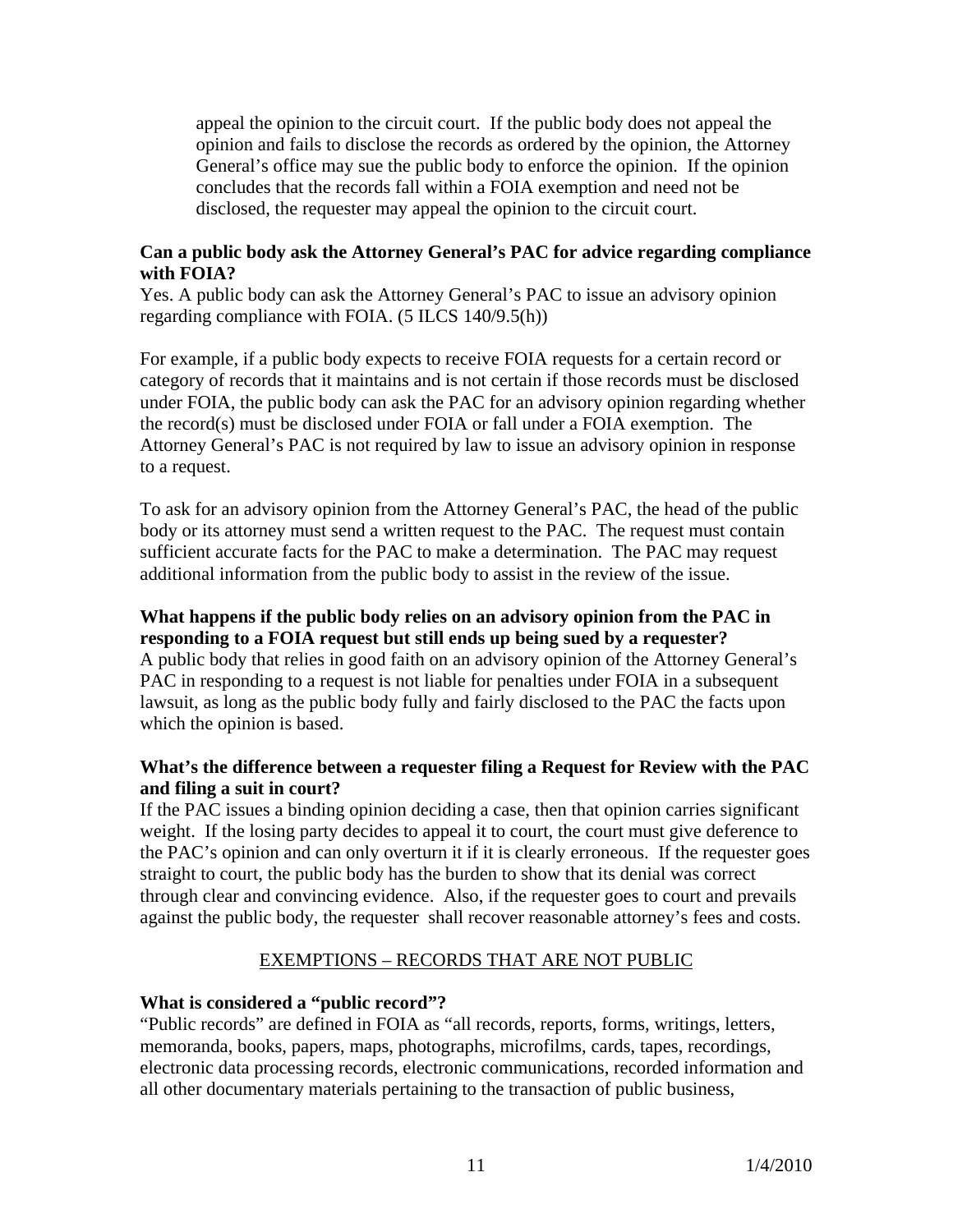regardless of physical form or characteristics, having been prepared by or for, or having been or being used by, received by, in the possession of, or under the control of any public body." (5 ILCS 140/2(c)) Given this broad definition, FOIA is intended to cover any document, regardless of form, that pertains to government business.

# **Does "public record" include electronic information?**

Yes. FOIA defines public records to include electronic documents and communications. When a person requests a record that is maintained in an electronic format, the public body must provide it in the electronic format specified by the request, if that is feasible for the public body. If it is not feasible, the public body must present the information in the format in which it is maintained by the public body or in a paper format at the option of the requester. The public body may charge a fee for the actual cost of purchasing the recording medium, such as the CD, but may not charge a fee for its search for or review of the information.

# **What kind of information is not public?**

The FOIA law has a presumption that all information is public, unless the public body proves otherwise. There are several exceptions to public disclosure that include but are not limited to:

- Private information "Private information" is exempt from disclosure under FOIA. FOIA defines "private information" as "unique identifiers, including a person's social security number, driver's license number, employee identification number, biometric identifiers, personal financial information, passwords or other access codes, medical records, home or personal telephone numbers, and personal e-mail addresses." Under FOIA, "private information also includes home addresses and personal license plate numbers, except as otherwise provided by law or when compiled without possibility of attribution to any person."
- Personal information that, if disclosed, would constitute a clearly unwarranted invasion of personal privacy, unless the disclosure is consented to in writing by the person who is the subject of the information. Under FOIA, the "unwarranted invasion of personal privacy" means the "disclosure of information that is highly personal or objectionable to a reasonable person and in which the subject's right to privacy outweighs any legitimate public interest in obtaining the information." Disclosing information that relates to the public duties of public employees is not considered an invasion of personal privacy.
- Law enforcement records that, if disclosed, would interfere with a pending or reasonably contemplated proceeding or that would disclose the identity of a confidential source.
- Information that, if disclosed, might endanger anyone's life or physical safety.
- Preliminary drafts or notes in which opinions are expressed or policies are formulated, unless the record is publicly cited and identified by the head of the public body.
- Business trade secrets or commercial or financial information that is proprietary, privileged or confidential and disclosure would cause a competitive harm to the person or business.
- Proposals and bids for any contract, until a final selection is made.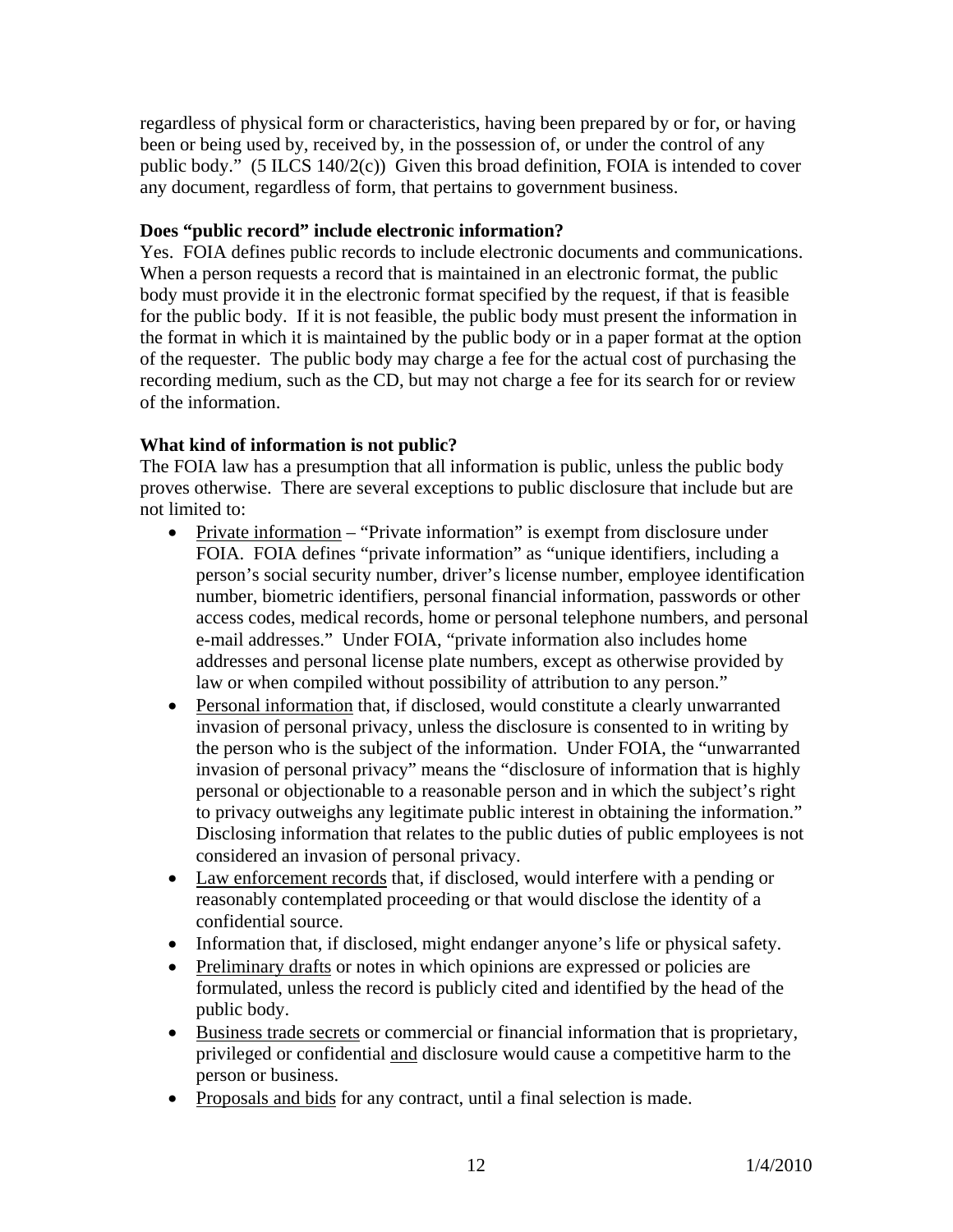• Requests that are "unduly burdensome." (See next question.)

#### **What does "unduly burdensome" mean?**

A FOIA exemption exists for requests that are unduly burdensome. A request may be considered unduly burdensome if there is no way to narrow the request, and the burden on the public body to produce the information outweighs the public interest in the information. However, before relying on this exemption, the public body must first give the requester an opportunity to reduce the request to a manageable size. If it is still unduly burdensome, the public body must explain in writing the reasons why the request is unduly burdensome and the extent to which compliance will burden the operations of the public body. Such a response is considered a denial.

### **What is a "clearly unwarranted invasion of personal privacy"?**

FOIA contains an exemption for records that, if disclosed, would result in a "clearly unwarranted invasion of personal privacy." An "unwarranted invasion of personal privacy" means the "disclosure of information that is highly personal or objectionable to a reasonable person and in which the subject's right to privacy outweighs any legitimate public interest in obtaining the information." Under FOIA, the disclosure of information that relates to the public duties of public employees is not considered an invasion of personal privacy.

# COMMERCIAL REQUESTS

#### **What is a request for information made for a commercial purpose?**

A commercial request is when the requester seeks to use part or all of the public records for sale, resale, or solicitation or advertisement for sales or services. Requests by the news media, not-for-profit organizations, scientific or academic institutions are not considered commercial information requests.

#### **Are commercial information requests treated differently?**

Yes. A public body has 21 business days to respond to a request for information that is made for a commercial purpose. The public body can either: (1) provide the requested records; (2) advise when the records will be provided and the costs; (3) deny the request (if it falls under an exception); or (4) advise the requester that the request is unduly burdensome.

#### **Can the public entity charge fees for copies of the information?**

Yes, but the fees are limited. For traditional black and white, letter or legal sized copies (8 ½ x 11 or 11 x 14) , the first 50 pages are free, and any additional pages can cost no more than 15 cents a page. For color copies or abnormal size copies, the public body can charge the actual cost of copying.